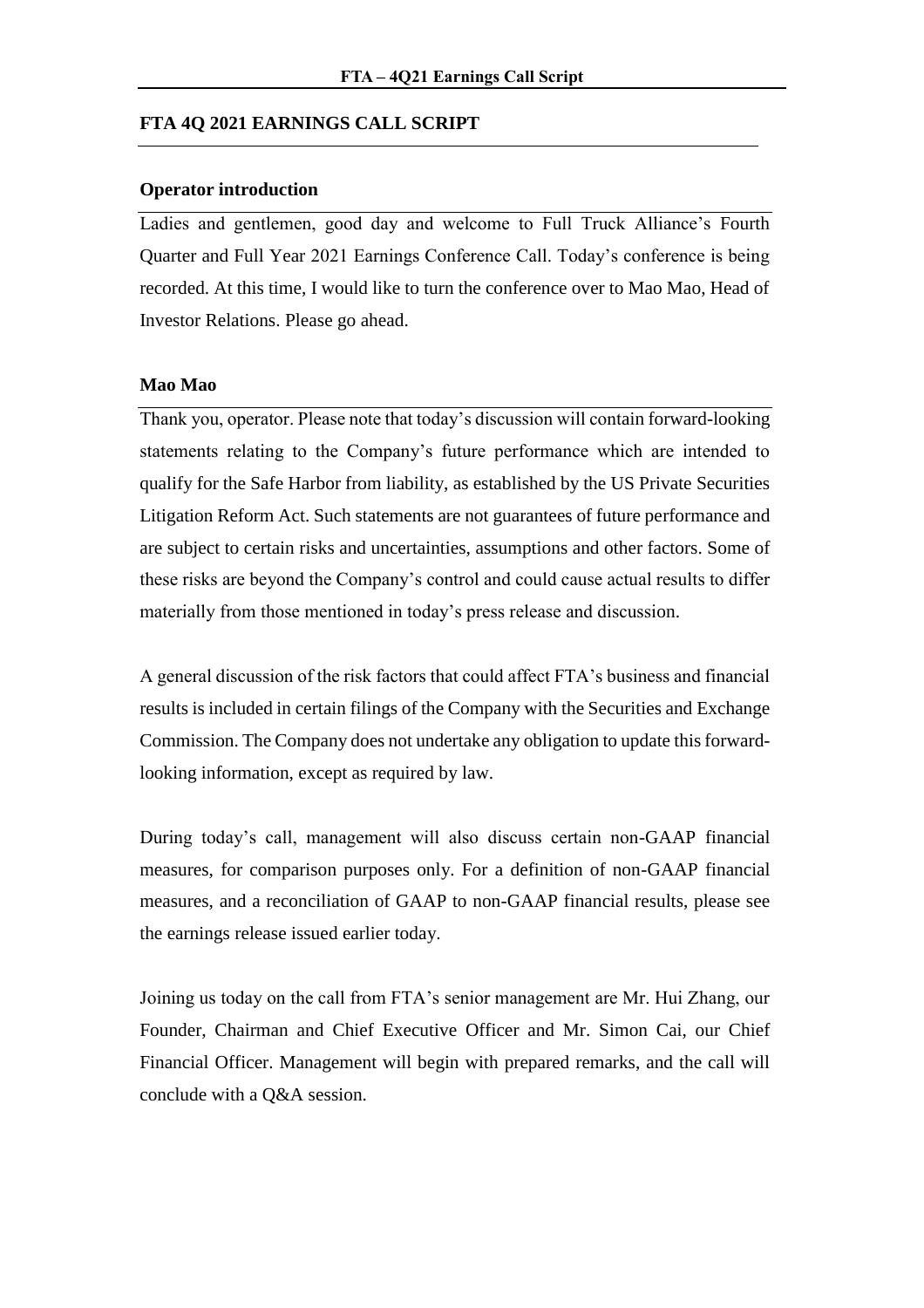As a reminder, this conference is being recorded. In addition, a webcast replay of this conference call will be available on FTA's investor relations website at ir.fulltruckalliance.com.

*I will now turn the call over to our Founder, Chairman, and CEO, Mr. Zhang. Please go ahead, sir.* 

## **Mao Mao (translating CEO script from Mr. Zhang)**

Hello everyone. Thank you for joining FTA's fourth quarter and full year 2021 earnings conference call today.

Over the past year, FTA has further solidified its leadership position in China's rapidly expanding logistics industry, and we are pleased to have capped a successful year with an excellent financial and operating performance in the fourth quarter of 2021. FTA's continued growth reflects our consistent monetization improvements and service optimizations, as well as our business model's resilience and sustainability. By broadening our logistics network, utilizing our big data reserves and intensifying our platform's positive network effects, we served a growing user base of truckers and shippers with increasingly efficient matching and convenient product functions in 2021. We also leveraged our digital capabilities to transform FTA into a green and low-carbon logistics service provider and proudly fulfilled our social responsibilities by improving efficiency, promoting energy conservation and reducing emissions. We seek to benefit our industry and society at large as we enhance our value proposition for our users and investors.

For full year 2021, our Gross Transaction Value ("GTV") reached RMB262.3 billion, an increase of 50.9% compared with the prior year, and the number of fulfilled orders rose 78.8% year over year to 128.3 million. For the fourth quarter of 2021, GTV increased 22.1% year over year to RMB69.5 billion, extending the year's robust momentum, and the number of fulfilled orders climbed 41.6% year over year to 34.8 million. Also, we witnessed a significant increase in average shipper MAUs, up 20.6% year over year to 1.57 million. As a result, we grew our total net revenues by 68.1%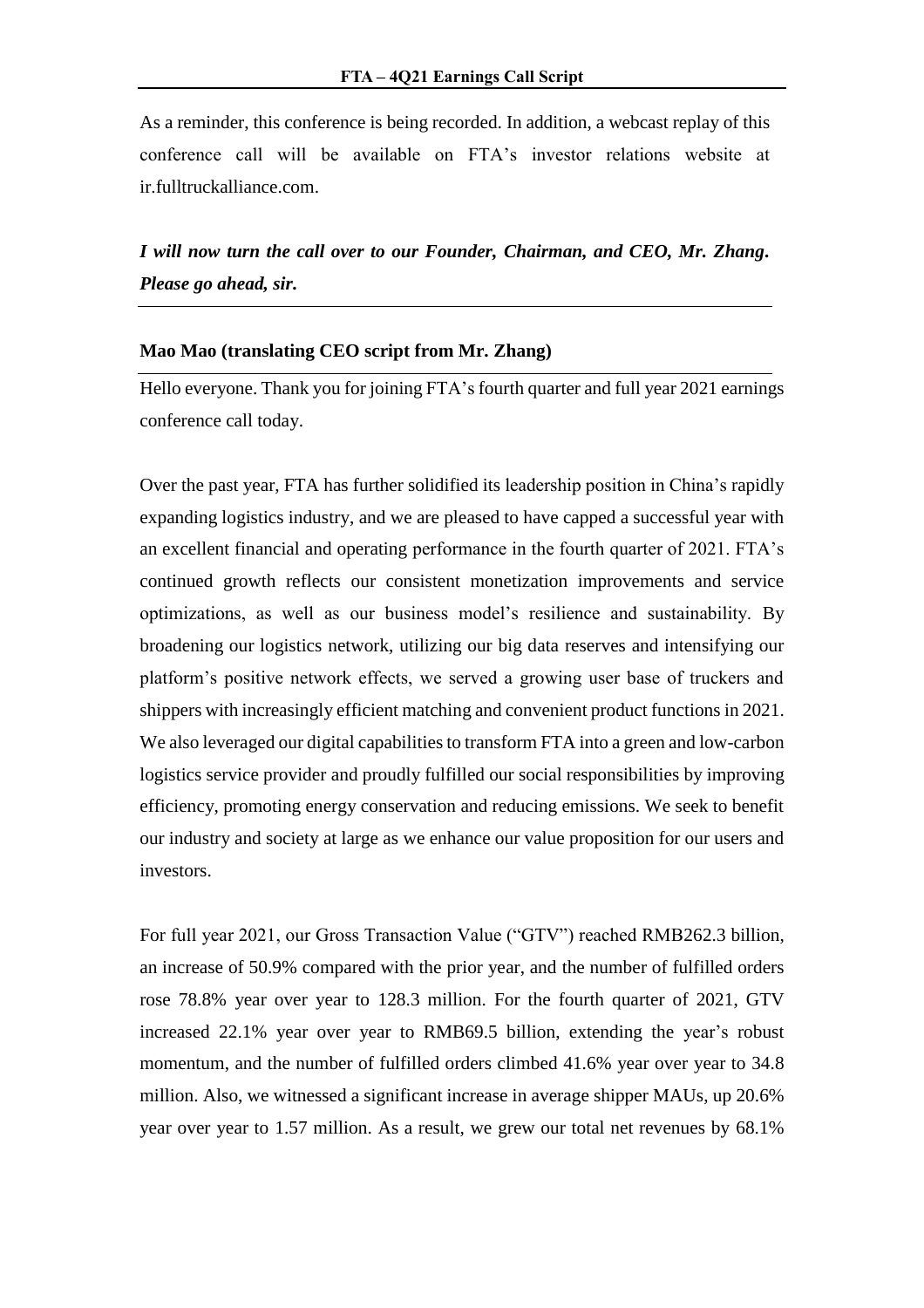year over year to RMB1.43 billion and realized a non-GAAP adjusted net income of RMB242.8 million in the fourth quarter.

To usher in 2022, we will leverage our massive user base, data resources and AI capabilities to drive growth across verticals and accelerate digitalization, which we believe is the future of our industry. To support our long-term, healthy development, we will continue to explore new business models and strengthen our monetization system to optimize profitability as we holistically improve user experience. In addition, we will increase our investment in R&D to fortify our technological innovation capabilities, creating new growth opportunities that also promote China's "dual carbon" goals. Finally, we will spare no effort to establish a more comprehensive data security protection system and enlarge our safe yet efficient nationwide logistics network.

As we welcome the digital age, we remain true to our original aspirations: to make logistics smarter. FTA will work tirelessly to drive innovation, promote sustainability and create value for all of our stakeholders as we continue to lead China's road transportation industry.

With that, I'll turn the call over to our CFO, Simon. He will elaborate more on our fourth quarter progress and go over our operational and financial results in more detail. Simon, please go ahead.

# **Simon Cai, CFO of FTA**

Thank you, Mr. Zhang, and hello everyone. We are glad to have delivered another quarter of solid operational and financial results.

I would now like to walk you through some details of our fourth quarter operations, beginning with our platform.

The fourth quarter is normally the peak season - however, the suspension of new user registration, COVID recurrences and electricity shortage-induced production constraints since the end of September impacted our business. Fortunately, these obstacles are short term. Our solid foundation and focus on improving user experience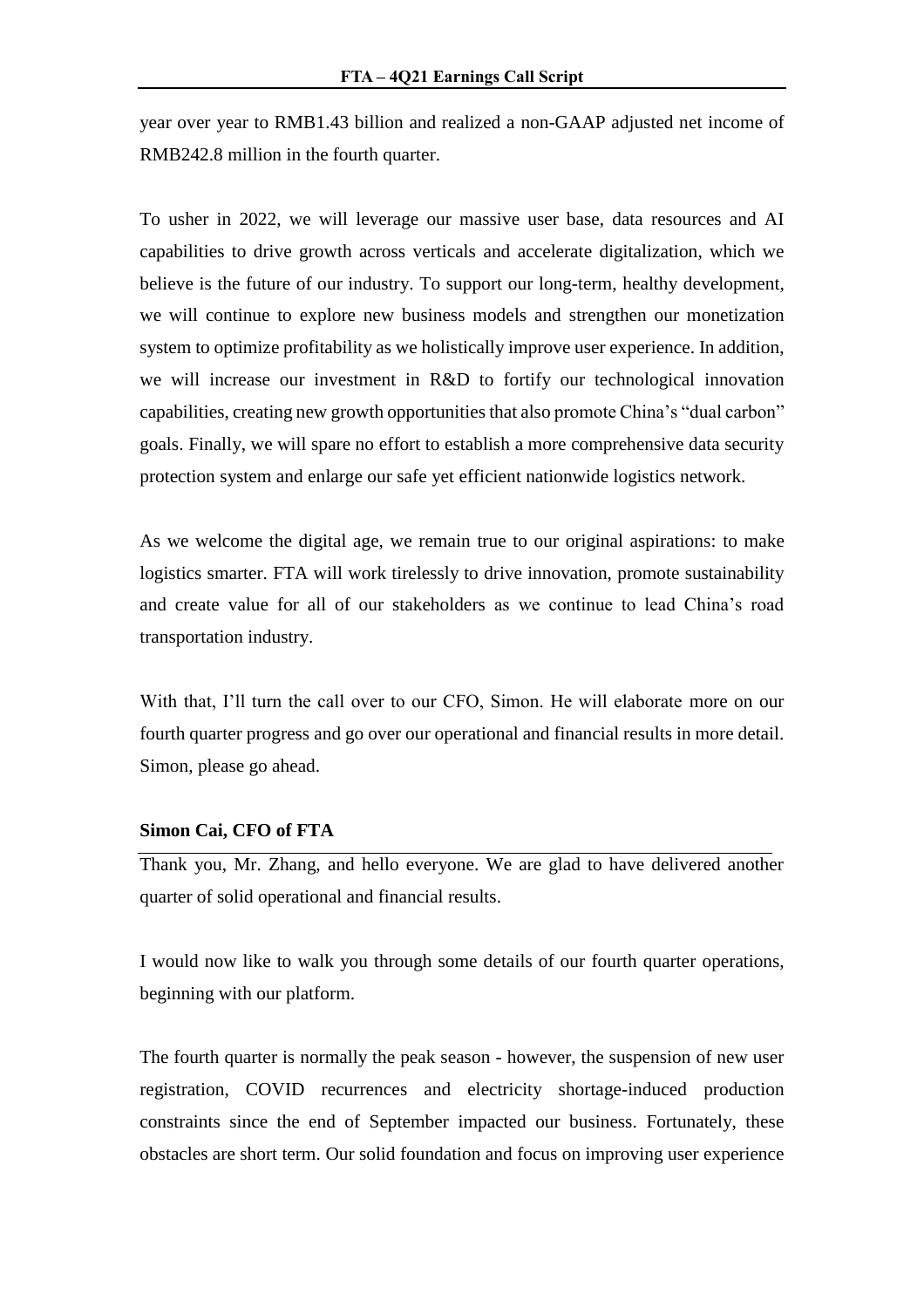helped to mitigate macro impacts, and we successfully improved our fulfillment rate by five percentage points year over year to reach approximately 26%. In addition, the average freight matching time continued to decline, falling to less than 10 minutes in December, a substantial improvement primarily attributable to our advanced big data technology and algo capabilities.

We took matching efficiency to a new level in the fourth quarter as we improved search functionality for users and generated more and better-structured shipper and trucker data. For example, we enhanced our search feature's sorting logic based on driver fulfillment probability and filtered invalid information out of the results to maximize truckers' access to shipping orders. We also introduced a WeChat-based matching service to diversify matching methods, revamped and encouraged adoption of our tapand-go model with more reasonable pricing to further streamline matching, and combined algorithms to accurately predict and distribute user rewards to guide transaction habits.

We continuously strive for more accurate matching to truly optimize the allocation of logistics resources. Looking forward, we will remain focused on upgrading our logistics ecosystem to strengthen our comprehensive, end-to-end platform and closed-loop business model. Supported by our evolving big data algorithms and cutting-edge AI technology, we are confident that these efforts will lead to stronger network effects as our business grows.

Moving onto our users. Throughout 2021, we continued to enhance user experience and promote user activity, retention and satisfaction by innovating products and services to upgrade our platform's one-stop service capabilities. Because the suspension of new user registration persisted throughout the fourth quarter, we focused on increasing use frequency across user cohorts with refinements to our freight matching and fulfillment process, as well as reactivating dormant users through targeted marketing. Furthermore, we encouraged new users to engage more deeply with our platform by offering improved services for novices such as manual assistance and increased traffic exposure.

Thanks to these efforts, average shipper MAUs in the fourth quarter increased to 1.57 million, an increase of 20.6% year over year, while average trucker MAUs including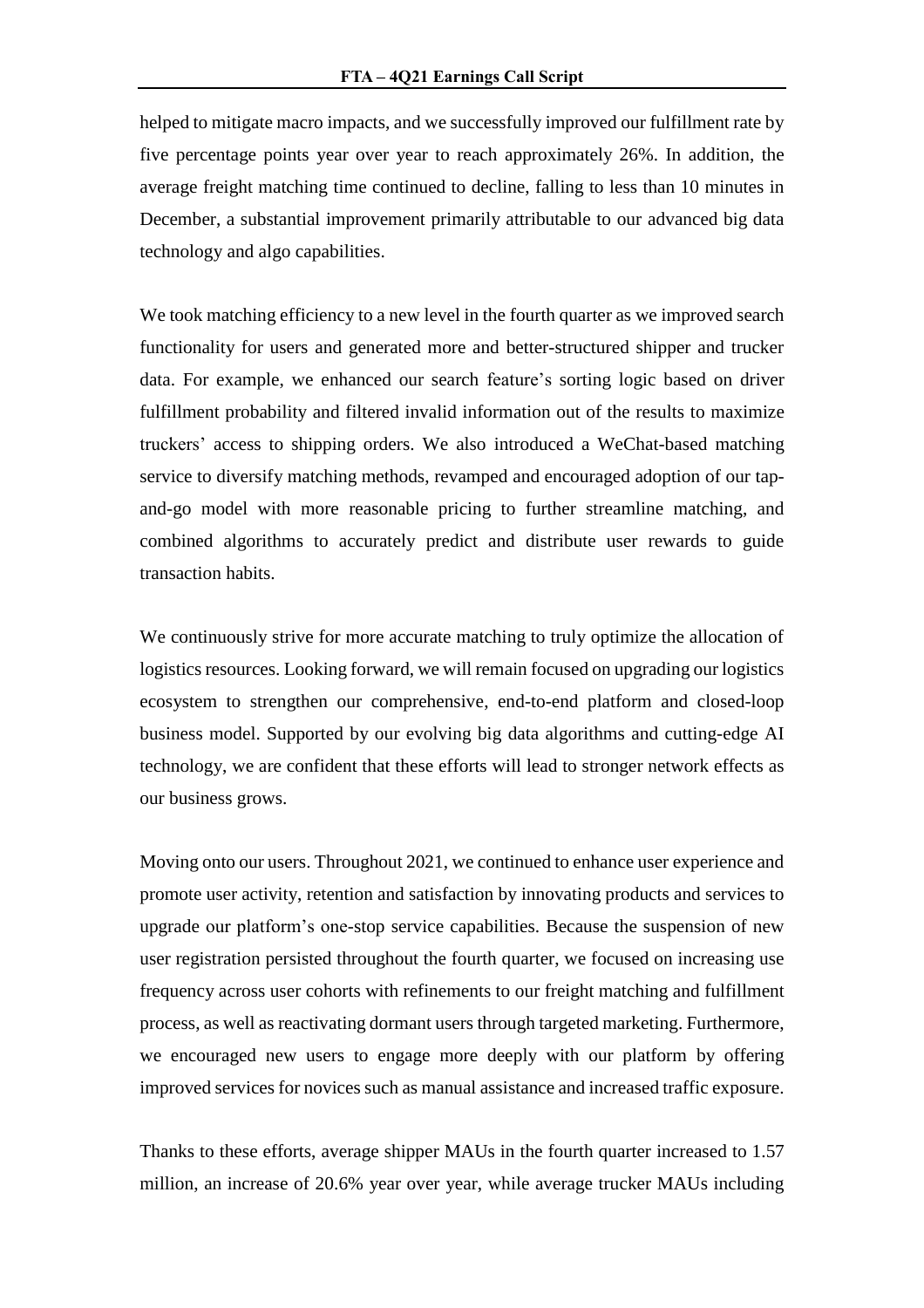those fulfilling and responding to orders remained stable, with 3.54 million active truckers fulfilling shipments in the past 12 months. We also witnessed excellent user stickiness, with both 12-month retention of paying shippers and next-month retention of truckers who responded to shipping orders on our platform remaining high at around 85%.

Furthermore, our entrusted shipment program for direct shippers and other user composition optimizations also continued to drive progress across our business. Direct shippers are a critical part of our strategy to improve our fulfillment rate and we expect the overall number as well as the GTV contribution of direct shippers to continue to increase steadily, especially after new user registration resumes.

Our online transaction service continues to be a powerful growth engine. Its net revenues were RMB267.5 million in the fourth quarter, up 6.6 times year over year and 46.8% quarter over quarter, representing 18.7% of total net revenues in the fourth quarter. The increase was largely due to further implementation of our commission model, which we utilized in 105 cities as of the end of the fourth quarter of 2021 compared with 95 cities as of September 2021. User activity remained high in those cities, with truckers' next-month retention rate reaching nearly 90%, a clear sign of the commission model's scalability.

We tailor our commission model to the unique characteristics of disparate businesses and regions with diverse commissioning methods, such as by time period and by distance. Going forward, we plan to optimize the commission rate and extend our commission coverage while providing additional value-added services and improving product functions continually enhance our truckers' user experience.

To further protect the interests of both truckers and shippers, since the fourth quarter we have continuously devoted more resources to upgrading our safeguard service and industry governance measures, reaffirming our position as the industry's most responsible, welcoming, user-friendly digital freight platform.

Our safeguard service protected the financial interests of 140,000 users in the fourth quarter, encompassing total compensation of more than RMB16 million. Additionally,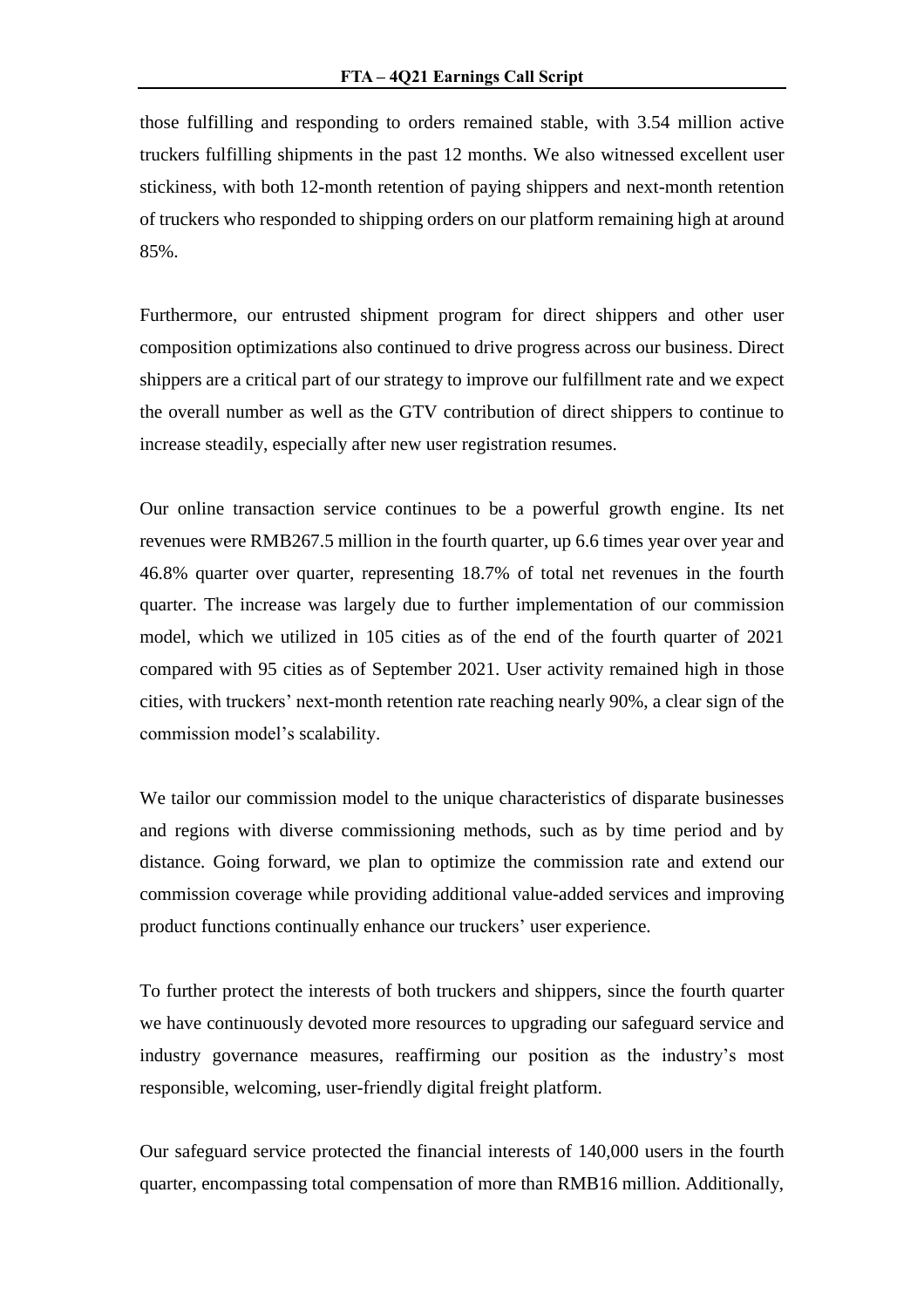we established a professional service team of more than 100 personnel to assist truckers with late payment collection. Along with third-party legal aid, we helped truckers recover an aggregate RMB250 million in freight charges from over 117,000 orders in the fourth quarter. To improve transaction stability, we imposed restrictions on shippers who frequently cancel orders, which has gradually improved shippers' fulfillment rates and reduced cancellation losses for truckers.

With respect to industry governance, in the fourth quarter, we rolled out a system for assessing shippers' creditworthiness in certain regions, based on shippers' behavior, truckers' feedback and other data. This system enables us to conduct hierarchical management to match truckers with trustworthy shippers and prime orders, protecting their rights and interests. Meanwhile, we began building a trucker credit system during the first quarter of this year to promote standardized services and enhance benefits for high-quality truckers, and we plan to start strengthening controls on truckers who receive a high number of complaints, limiting their rights on our platform. FTA remains committed to improving outcomes and creating value for each participant in the logistics ecosystem as we lead the industry's healthy development.

Before we move on to financials, I'd like to touch on our new business initiatives and latest strategic investments. Both our intra-city and Less-Than-Truckload (LTL) shipping businesses, which are natural extensions of our existing FTL business, recorded stable overall performance in the fourth quarter with steady GTV quarter over quarter. Also, we launched monetization pilots for our intra-city business in certain cities through trucker membership and commission models this quarter.

Because new user registration remained suspended in the fourth quarter, these services are still in a trial period in a limited number of cities. However, existing users' retention rate on the platform is high and demand for repeat service is strong, and we plan to seize this positive momentum and extend these services to additional regions to meet shippers' one-stop shipment needs as soon as new user registration resumes.

As we assess the industry landscape, we see enormous opportunities in China's trilliondollar road transportation market and its various verticals to create value for all of our stakeholders. To capitalize, we will selectively make investments and acquisitions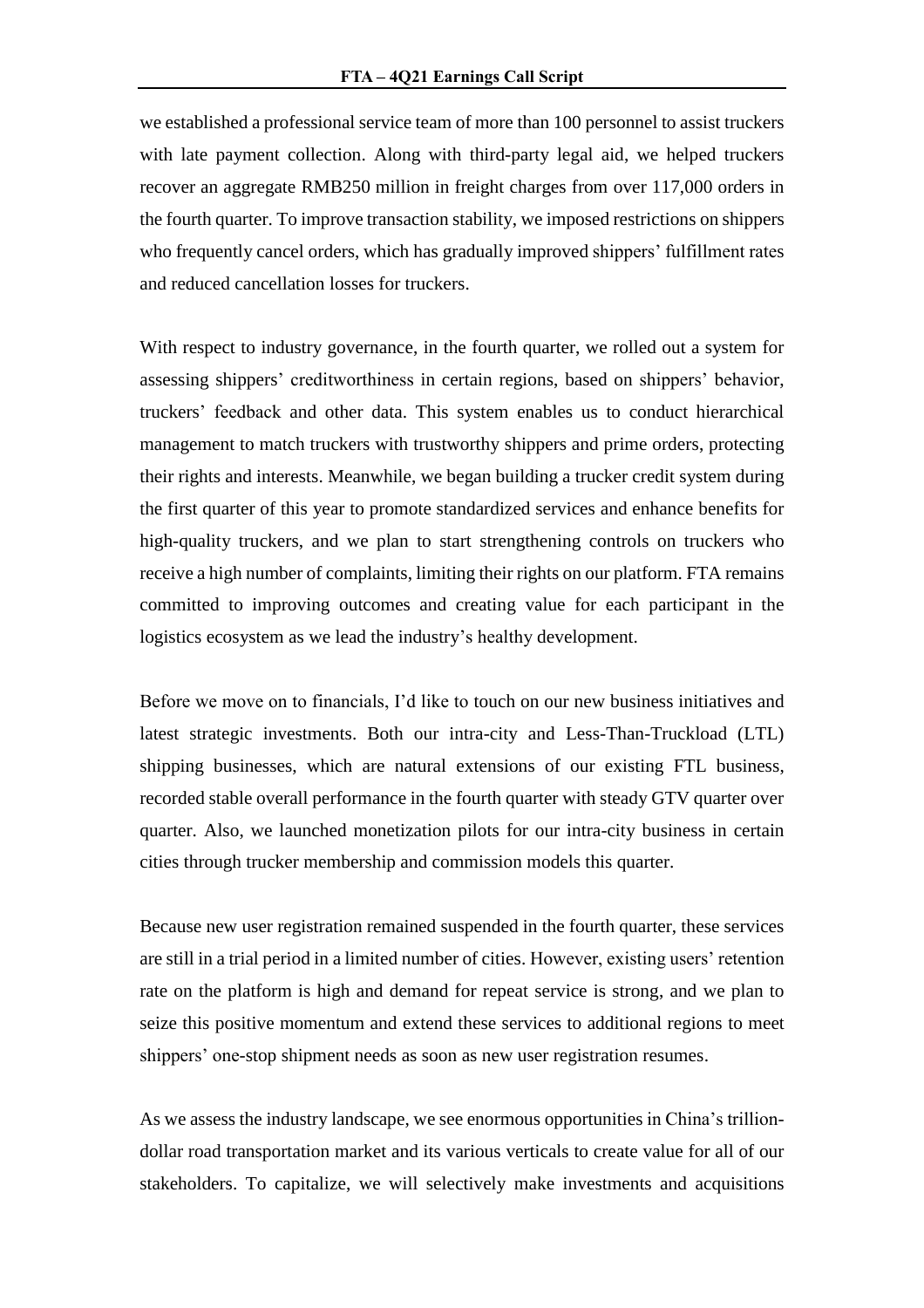across verticals to augment our platform's existing strengths, enabling us to provide highly-customized services to a broader range of specialized industries. We have established a team to research and conduct business development activities in different verticals and have already identified several investment candidates with industry insights, customer bases and service capabilities complementary to ours. For instance, in the fourth quarter, we invested in a leading domestic heavy-lift cargo transportation platform focusing on the engineering machinery and special project cargo transportation industries, both valuable verticals with large addressable markets. Over the years, FTA has accumulated massive reserves of customers, brands and data, as well as deep experience in online operations. We believe that by joining forces with partners in new verticals, we will discover new touchpoints, spur growth and deliver a better user experience to our customers, logistics companies and truckers as we empower the digitalization of our industry.

Now, I would like to provide a brief overview of our 2021 full year and fourth-quarter financial results. Given the limited time on today's call, I will be presenting some abbreviated financial highlights. We encourage you to read through our press release issued earlier today for more details.

Our total net revenues for the year were RMB4.7 billion, representing an 80.4% increase year over year. Net revenues for the fourth quarter were RMB1.4 billion, representing a 68.1% increase year over year.

For 2021, our net revenues from freight matching services including service fees from freight brokerage models, membership fees from listing models, and commissions from online transaction services were RMB3.9 billion, up 102.7% from 2020, and RMB1.2 billion for the fourth quarter, up 85.7% year over year, primarily due to an increase in revenues from freight brokerage service as well as rapid growth in transaction commissions.

Revenues from freight brokerage service reached RMB2.5 billion for 2021, up 83.0% year over year. On a quarterly basis, net revenue increased 61.1% to RMB760.9 million in the fourth quarter, primarily driven by significant growth in transaction volume, partially offset by a decrease in average fee rate to attract more shippers to our service.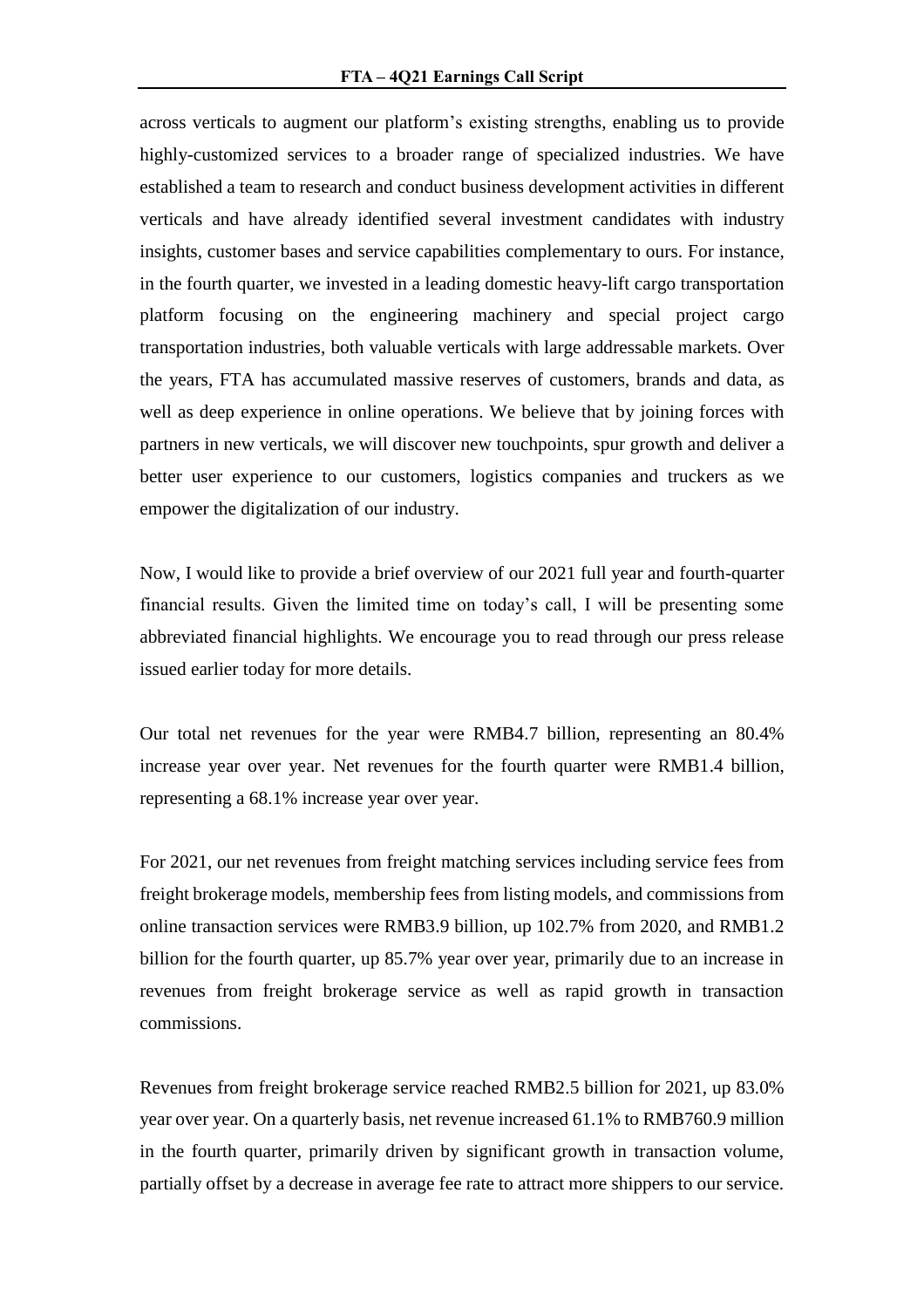Revenues from freight listing service were RMB753.0 million for the full year, up 39.8% year over year, and rose 30.0% year over year in the fourth quarter to reach RMB200.5 million, primarily attributable to an increase in total paying members amid increased shipper demand for our services as our business continued to expand.

Revenues from transaction commissions amounted to RMB696.1 million in 2021, compared with RMB43.1 million in 2020. On a quarterly basis, net revenue amounted to RMB267.5 million in the fourth quarter, an increase of 6.6 times from the prior year period, primarily driven by a rapid ramp-up of commissioned GTV penetration.

Revenues from value-added services were RMB710.1 million in 2021, compared with RMB633.8 million in 2020. For the fourth quarter, net revenues increased to RMB200.4 million from RMB188.5 million in the prior year period, mainly attributable to increased revenues from credit solutions and other value-added services.

Cost of revenues in the fourth quarter was RMB658.2 million, compared with RMB398.4 million in the prior year period. The increase was primarily attributable to an increase in VAT, related tax surcharges and other tax costs, net of tax refunds from government authorities. These tax-related costs net of refunds totaled RMB555.5 million, representing an increase of 67.4% from RMB331.8 million in the same period of 2020, primarily due to an increase in transaction activities involving our freight brokerage service.

Our selling and marketing expenses in the fourth quarter were RMB239.4 million, compared with RMB161.3 million in the prior year period. The increase was primarily due to an increase in salary and benefits expenses driven by an increase in sales and marketing headcount as well as an increase in advertising and marketing expenses related to the promotion of new initiatives, partially offset by a decrease in share-based compensation expenses.

General and administrative expenses in the fourth quarter were RMB1.6 billion, compared with RMB3.0 billion in the prior year period. The decrease was largely due to lower share-based compensation expenses.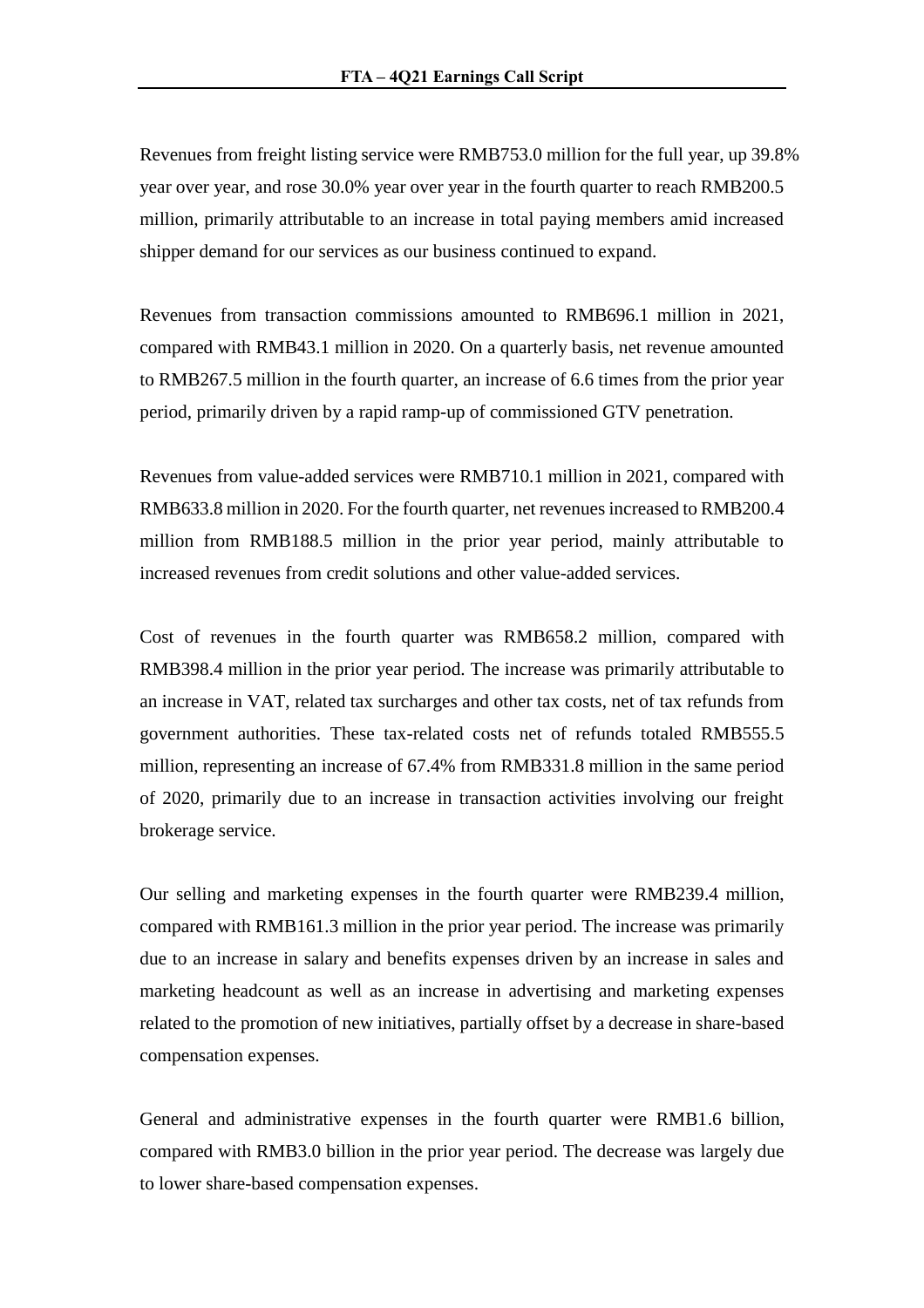Our commitment to innovation and broadening our technological capabilities through in-house R&D remains the cornerstone of our business. In the fourth quarter, R&D expenses as a percentage of total net revenues were 16.3%, compared with 14.0% in the prior year period.

Both loss from operations and net loss further narrowed in the fourth quarter, totaling RMB1.35 billion and RMB1.32 billion, respectively, compared with RMB2.81 billion and RMB2.78 billion in the prior year period.

Under non-GAAP measures, our adjusted operating income in the fourth quarter was RMB159.1 million, compared with RMB121.0 million in the prior year period. Our adjusted net income in the fourth quarter was RMB242.8 million, compared with RMB147.9 million in the prior year period.

Basic and diluted net loss per ADS were RMB1.23 in the fourth quarter, compared with RMB16.97 in the prior year period. Non-GAAP adjusted basic and diluted net income per ADS were RMB0.23 in the fourth quarter, compared with non-GAAP adjusted basic net income per ADS of RMB0.16 and non-GAAP adjusted diluted net income per ADS of RMB0.03 in the prior year period.

Our cash position remains strong. As of the end of 2021, our cash and cash equivalents, restricted cash, and short-term investments totaled RMB26.0 billion, compared with RMB18.9 billion as of the end of 2020. For the fourth quarter, net cash provided from operating activities was RMB433.9 million.

Looking at our business outlook for the first quarter of 2022, we expect our total net revenues to be between RMB1.04 billion and RMB1.09 billion, representing a yearover-year growth rate of approximately 19.8% to 25.3%. These forecasts reflect the Company's current and preliminary views on the market, operational conditions and the impact of the pending cybersecurity review, recurring COVID-related disruptions, extreme weather conditions and production constraints brought about by electricity shortage in parts of China, which are subject to change and cannot be predicted with reasonable accuracy as of the date hereof.